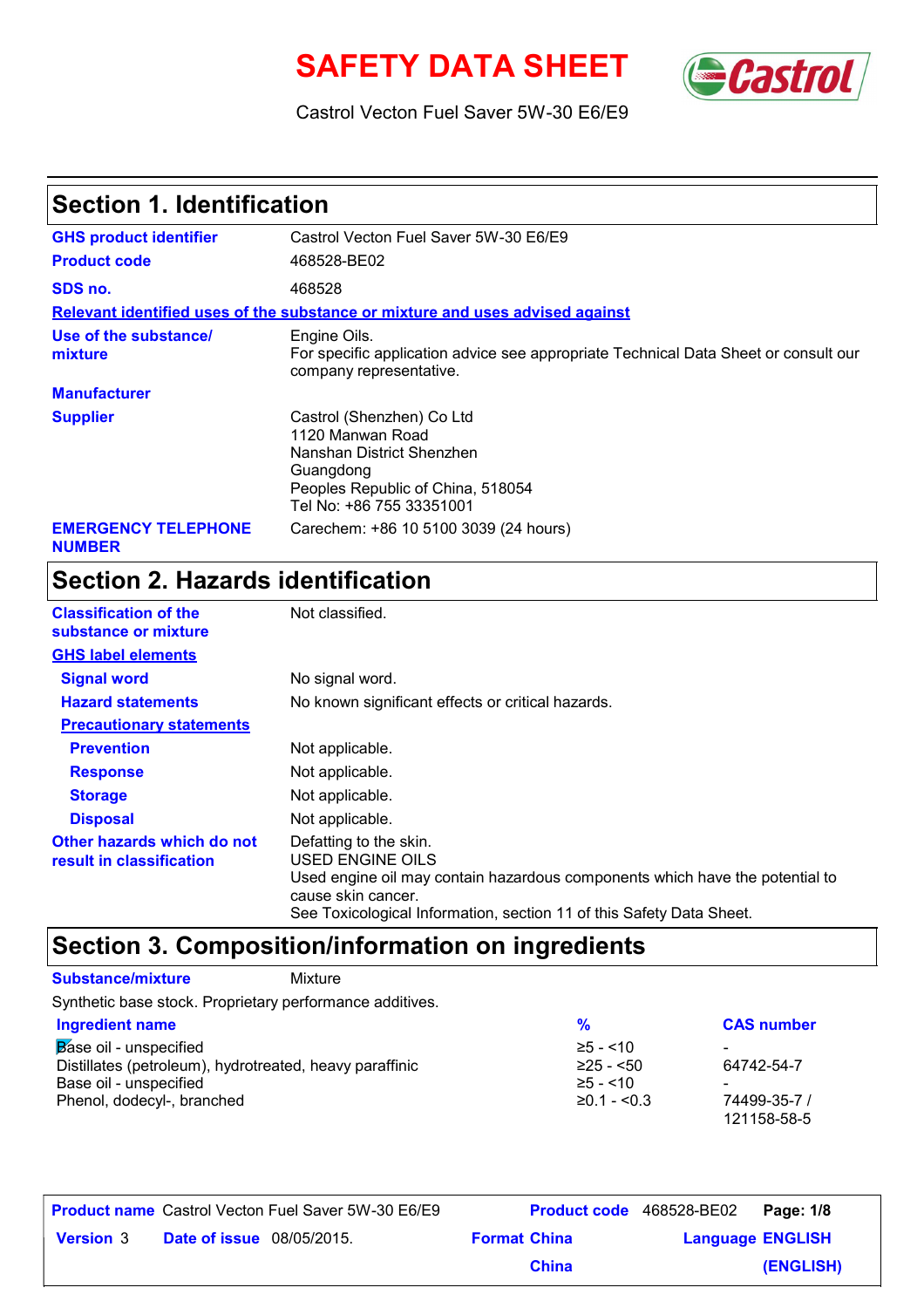# **Section 3. Composition/information on ingredients**

**There are no additional ingredients present which, within the current knowledge of the supplier and in the concentrations applicable, are classified as hazardous to health or the environment and hence require reporting in this section.**

**Occupational exposure limits, if available, are listed in Section 8.**

### **Section 4. First-aid measures**

| <b>Description of necessary first aid measures</b> |                                                                                                                                                                                                                                         |
|----------------------------------------------------|-----------------------------------------------------------------------------------------------------------------------------------------------------------------------------------------------------------------------------------------|
| <b>Eye contact</b>                                 | In case of contact, immediately flush eyes with plenty of water for at least 15<br>minutes. Eyelids should be held away from the eyeball to ensure thorough rinsing.<br>Check for and remove any contact lenses. Get medical attention. |
| <b>Inhalation</b>                                  | If inhaled, remove to fresh air. Get medical attention if symptoms occur.                                                                                                                                                               |
| <b>Skin contact</b>                                | Wash skin thoroughly with soap and water or use recognised skin cleanser.<br>Remove contaminated clothing and shoes. Wash clothing before reuse. Clean<br>shoes thoroughly before reuse. Get medical attention if symptoms occur.       |
| <b>Ingestion</b>                                   | Do not induce vomiting unless directed to do so by medical personnel. Get medical<br>attention if symptoms occur.                                                                                                                       |
|                                                    | Indication of immediate medical attention and special treatment needed, if necessary                                                                                                                                                    |
| <b>Notes to physician</b>                          | Treatment should in general be symptomatic and directed to relieving any effects.                                                                                                                                                       |
| <b>Specific treatments</b>                         | No specific treatment.                                                                                                                                                                                                                  |
| <b>Protection of first-aiders</b>                  | No action shall be taken involving any personal risk or without suitable training.                                                                                                                                                      |
| Most important symptoms/effects, acute and delayed |                                                                                                                                                                                                                                         |
|                                                    |                                                                                                                                                                                                                                         |

**See Section 11 for more detailed information on health effects and symptoms.**

# **Section 5. Fire-fighting measures**

| <b>Extinguishing media</b>                               |                                                                                                                                                                                                   |
|----------------------------------------------------------|---------------------------------------------------------------------------------------------------------------------------------------------------------------------------------------------------|
| <b>Suitable extinguishing</b><br>media                   | In case of fire, use foam, dry chemical or carbon dioxide extinguisher or spray.                                                                                                                  |
| <b>Unsuitable extinguishing</b><br>media                 | Do not use water jet.                                                                                                                                                                             |
| <b>Specific hazards arising</b><br>from the chemical     | In a fire or if heated, a pressure increase will occur and the container may burst.                                                                                                               |
| <b>Hazardous thermal</b><br>decomposition products       | Combustion products may include the following:<br>carbon dioxide<br>carbon monoxide                                                                                                               |
| <b>Special protective actions</b><br>for fire-fighters   | Promptly isolate the scene by removing all persons from the vicinity of the incident if<br>there is a fire. No action shall be taken involving any personal risk or without<br>suitable training. |
| <b>Special protective</b><br>equipment for fire-fighters | Fire-fighters should wear positive pressure self-contained breathing apparatus<br>(SCBA) and full turnout gear.                                                                                   |

# **Section 6. Accidental release measures**

|                                                      | <b>Personal precautions, protective equipment and emergency procedures</b>                                                                                                                                                                                                                                                          |
|------------------------------------------------------|-------------------------------------------------------------------------------------------------------------------------------------------------------------------------------------------------------------------------------------------------------------------------------------------------------------------------------------|
| For non-emergency<br>personnel                       | No action shall be taken involving any personal risk or without suitable training.<br>Evacuate surrounding areas. Keep unnecessary and unprotected personnel from<br>entering. Do not touch or walk through spilt material. Put on appropriate personal<br>protective equipment. Floors may be slippery; use care to avoid falling. |
| For emergency responders                             | If specialised clothing is required to deal with the spillage, take note of any<br>information in Section 8 on suitable and unsuitable materials. See also the<br>information in "For non-emergency personnel".                                                                                                                     |
| <b>Environmental precautions</b>                     | Avoid dispersal of spilt material and runoff and contact with soil, waterways, drains<br>and sewers. Inform the relevant authorities if the product has caused environmental<br>pollution (sewers, waterways, soil or air).                                                                                                         |
| Methods and material for containment and cleaning up |                                                                                                                                                                                                                                                                                                                                     |

#### **Material for containment and cleaning up**

|                  |                                  | <b>Product name</b> Castrol Vecton Fuel Saver 5W-30 E6/E9 |                     | Product code 468528-BE02 | Page: 2/8 |
|------------------|----------------------------------|-----------------------------------------------------------|---------------------|--------------------------|-----------|
| <b>Version 3</b> | <b>Date of issue</b> 08/05/2015. |                                                           | <b>Format China</b> | <b>Language ENGLISH</b>  |           |
|                  |                                  |                                                           | <b>China</b>        |                          | (ENGLISH) |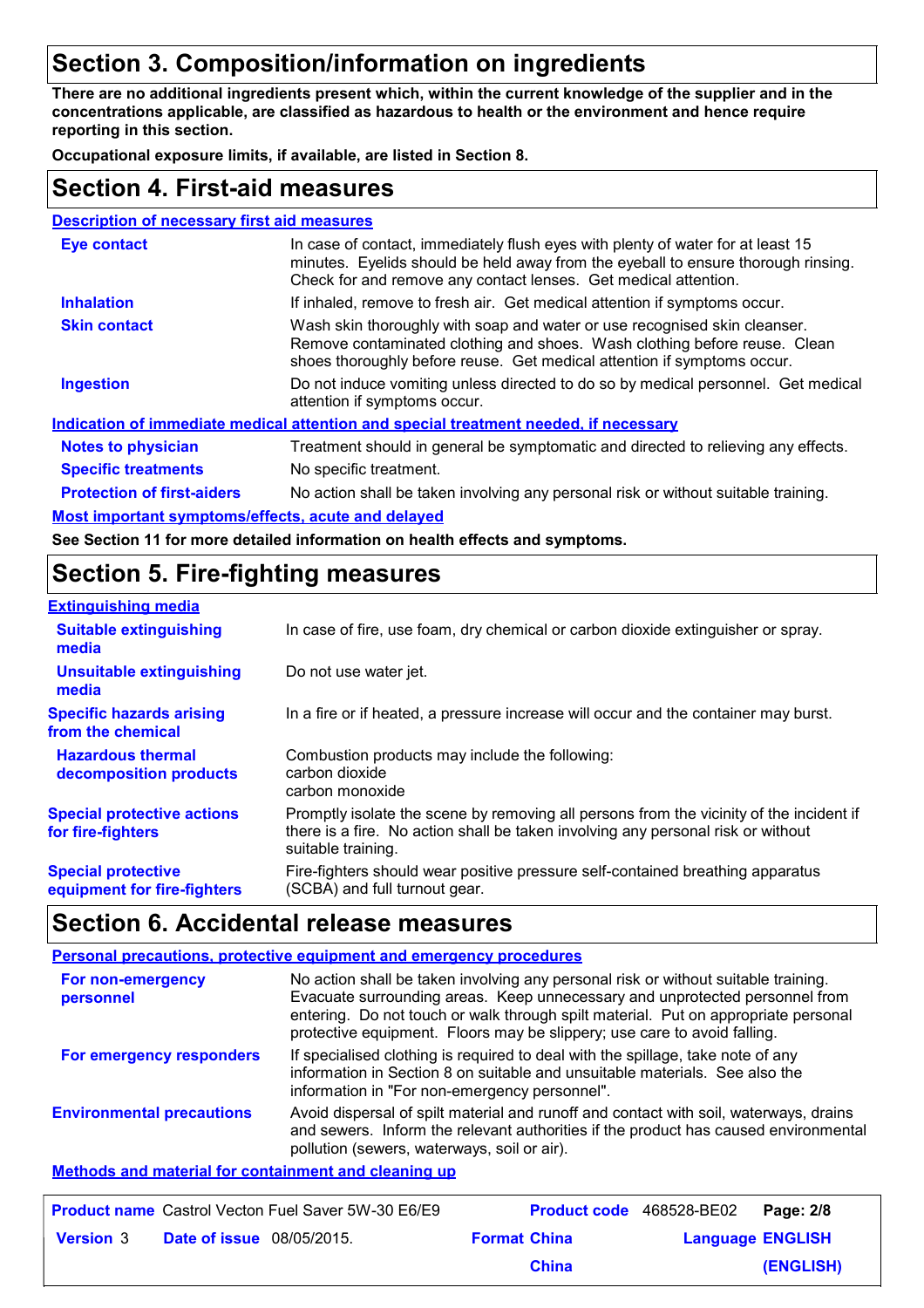# **Section 6. Accidental release measures**

| <b>Small spill</b> | Stop leak if without risk. Move containers from spill area. Absorb with an inert<br>material and place in an appropriate waste disposal container. Dispose of via a<br>licensed waste disposal contractor.                                                                                                                                                                                         |
|--------------------|----------------------------------------------------------------------------------------------------------------------------------------------------------------------------------------------------------------------------------------------------------------------------------------------------------------------------------------------------------------------------------------------------|
| Large spill        | Stop leak if without risk. Move containers from spill area. Prevent entry into sewers,<br>water courses, basements or confined areas. Contain and collect spillage with non-<br>combustible, absorbent material e.g. sand, earth, vermiculite or diatomaceous earth<br>and place in container for disposal according to local regulations. Dispose of via a<br>licensed waste disposal contractor. |

# **Section 7. Handling and storage**

| <b>Precautions for safe handling</b>                                      |                                                                                                                                                                                                                                                                                                                                                                                                                                                                                                                                                                                                |
|---------------------------------------------------------------------------|------------------------------------------------------------------------------------------------------------------------------------------------------------------------------------------------------------------------------------------------------------------------------------------------------------------------------------------------------------------------------------------------------------------------------------------------------------------------------------------------------------------------------------------------------------------------------------------------|
| <b>Protective measures</b>                                                | Put on appropriate personal protective equipment (see Section 8).                                                                                                                                                                                                                                                                                                                                                                                                                                                                                                                              |
| <b>Advice on general</b><br>occupational hygiene                          | Eating, drinking and smoking should be prohibited in areas where this material is<br>handled, stored and processed. Wash thoroughly after handling. Remove<br>contaminated clothing and protective equipment before entering eating areas. See<br>also Section 8 for additional information on hygiene measures.                                                                                                                                                                                                                                                                               |
| <b>Conditions for safe storage,</b><br>including any<br>incompatibilities | Store in accordance with local regulations. Store in original container protected<br>from direct sunlight in a dry, cool and well-ventilated area, away from incompatible<br>materials (see Section 10) and food and drink. Keep container tightly closed and<br>sealed until ready for use. Store and use only in equipment/containers designed for<br>use with this product. Containers that have been opened must be carefully resealed<br>and kept upright to prevent leakage. Do not store in unlabelled containers. Use<br>appropriate containment to avoid environmental contamination. |

Not suitable **Not suitable** Prolonged exposure to elevated temperature

## **Section 8. Exposure controls/personal protection**

### **Control parameters**

### **Occupational exposure limits**

| <b>Ingredient name</b>                                  | <b>Exposure limits</b>                            |
|---------------------------------------------------------|---------------------------------------------------|
| Base oil - unspecified                                  | <b>ACGIH TLV (United States).</b>                 |
|                                                         | TWA: 5 mg/m <sup>3</sup> 8 hours. Issued/Revised: |
|                                                         | 11/2009 Form: Inhalable fraction                  |
| Distillates (petroleum), hydrotreated, heavy paraffinic | <b>ACGIH TLV (United States).</b>                 |
|                                                         | TWA: 5 mg/m <sup>3</sup> 8 hours. Issued/Revised: |
|                                                         | 11/2009 Form: Inhalable fraction                  |
| Base oil - unspecified                                  | <b>ACGIH TLV (United States).</b>                 |
|                                                         | TWA: 5 mg/m <sup>3</sup> 8 hours. Issued/Revised: |
|                                                         | 11/2009 Form: Inhalable fraction                  |

| <b>Appropriate engineering</b><br><b>controls</b> | All activities involving chemicals should be assessed for their risks to health, to<br>ensure exposures are adequately controlled. Personal protective equipment should<br>only be considered after other forms of control measures (e.g. engineering controls)<br>have been suitably evaluated. Personal protective equipment should conform to<br>appropriate standards, be suitable for use, be kept in good condition and properly<br>maintained.<br>Your supplier of personal protective equipment should be consulted for advice on<br>selection and appropriate standards. For further information contact your national<br>organisation for standards.<br>Provide exhaust ventilation or other engineering controls to keep the relevant<br>airborne concentrations below their respective occupational exposure limits.<br>The final choice of protective equipment will depend upon a risk assessment. It is |
|---------------------------------------------------|------------------------------------------------------------------------------------------------------------------------------------------------------------------------------------------------------------------------------------------------------------------------------------------------------------------------------------------------------------------------------------------------------------------------------------------------------------------------------------------------------------------------------------------------------------------------------------------------------------------------------------------------------------------------------------------------------------------------------------------------------------------------------------------------------------------------------------------------------------------------------------------------------------------------|
|                                                   | important to ensure that all items of personal protective equipment are compatible.                                                                                                                                                                                                                                                                                                                                                                                                                                                                                                                                                                                                                                                                                                                                                                                                                                    |

|                  |                                  | <b>Product name</b> Castrol Vecton Fuel Saver 5W-30 E6/E9 |                     | <b>Product code</b> 468528-BE02   Page: 3/8 |           |
|------------------|----------------------------------|-----------------------------------------------------------|---------------------|---------------------------------------------|-----------|
| <b>Version 3</b> | <b>Date of issue</b> 08/05/2015. |                                                           | <b>Format China</b> | <b>Language ENGLISH</b>                     |           |
|                  |                                  |                                                           | China               |                                             | (ENGLISH) |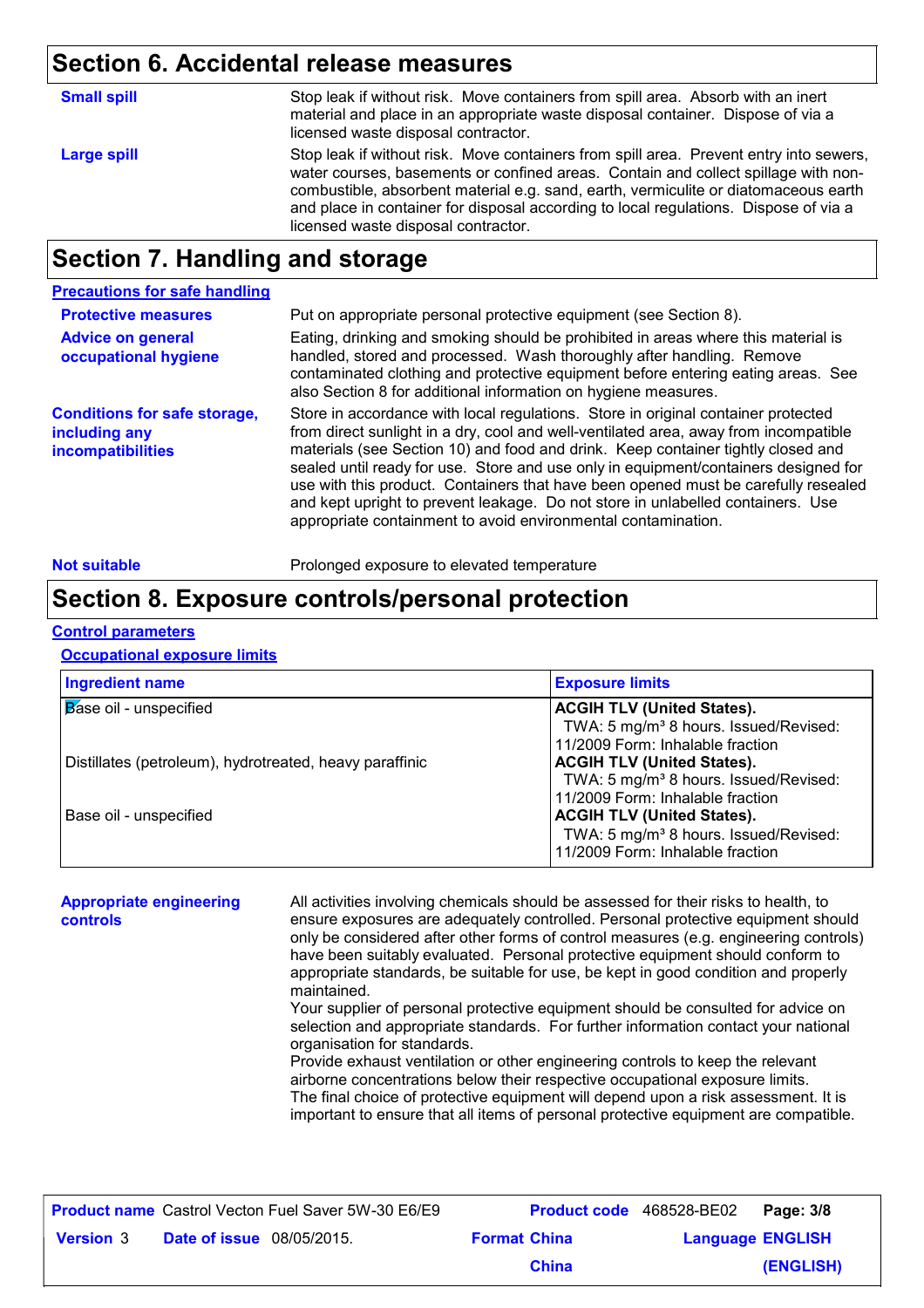# **Section 8. Exposure controls/personal protection**

| <b>Environmental exposure</b><br><b>controls</b> | Emissions from ventilation or work process equipment should be checked to ensure<br>they comply with the requirements of environmental protection legislation. In some<br>cases, fume scrubbers, filters or engineering modifications to the process<br>equipment will be necessary to reduce emissions to acceptable levels.                                                                                                                                                                                                                                                                                                                                                                                                                                                                   |
|--------------------------------------------------|-------------------------------------------------------------------------------------------------------------------------------------------------------------------------------------------------------------------------------------------------------------------------------------------------------------------------------------------------------------------------------------------------------------------------------------------------------------------------------------------------------------------------------------------------------------------------------------------------------------------------------------------------------------------------------------------------------------------------------------------------------------------------------------------------|
| <b>Individual protection measures</b>            |                                                                                                                                                                                                                                                                                                                                                                                                                                                                                                                                                                                                                                                                                                                                                                                                 |
| <b>Hygiene measures</b>                          | Wash hands, forearms and face thoroughly after handling chemical products, before<br>eating, smoking and using the lavatory and at the end of the working period.<br>Appropriate techniques should be used to remove potentially contaminated clothing.<br>Wash contaminated clothing before reusing. Ensure that eyewash stations and<br>safety showers are close to the workstation location.                                                                                                                                                                                                                                                                                                                                                                                                 |
| <b>Eye/face protection</b>                       | Safety glasses with side shields.                                                                                                                                                                                                                                                                                                                                                                                                                                                                                                                                                                                                                                                                                                                                                               |
| <b>Skin protection</b>                           |                                                                                                                                                                                                                                                                                                                                                                                                                                                                                                                                                                                                                                                                                                                                                                                                 |
| <b>Hand protection</b>                           | Wear protective gloves if prolonged or repeated contact is likely. Wear chemical<br>resistant gloves. Recommended: Nitrile gloves. The correct choice of protective<br>gloves depends upon the chemicals being handled, the conditions of work and use,<br>and the condition of the gloves (even the best chemically resistant glove will break<br>down after repeated chemical exposures). Most gloves provide only a short time of<br>protection before they must be discarded and replaced. Because specific work<br>environments and material handling practices vary, safety procedures should be<br>developed for each intended application. Gloves should therefore be chosen in<br>consultation with the supplier/manufacturer and with a full assessment of the<br>working conditions. |
| <b>Skin protection</b>                           | Use of protective clothing is good industrial practice.<br>Cotton or polyester/cotton overalls will only provide protection against light<br>superficial contamination that will not soak through to the skin. Overalls should be<br>laundered on a regular basis. When the risk of skin exposure is high (e.g. when<br>cleaning up spillages or if there is a risk of splashing) then chemical resistant aprons<br>and/or impervious chemical suits and boots will be required.<br>Personal protective equipment for the body should be selected based on the task<br>being performed and the risks involved and should be approved by a specialist<br>before handling this product.                                                                                                           |
| <b>Respiratory protection</b>                    | In case of insufficient ventilation, wear suitable respiratory equipment.<br>The correct choice of respiratory protection depends upon the chemicals being<br>handled, the conditions of work and use, and the condition of the respiratory<br>equipment. Safety procedures should be developed for each intended application.<br>Respiratory protection equipment should therefore be chosen in consultation with<br>the supplier/manufacturer and with a full assessment of the working conditions.                                                                                                                                                                                                                                                                                           |

# **Section 9. Physical and chemical properties**

| <b>Appearance</b>                               |                                                                                            |
|-------------------------------------------------|--------------------------------------------------------------------------------------------|
| <b>Physical state</b>                           | Liquid.                                                                                    |
| <b>Colour</b>                                   | Amber. [Light]                                                                             |
| <b>Odour</b>                                    | Not available.                                                                             |
| <b>Odour threshold</b>                          | Not available.                                                                             |
| рH                                              | Not available.                                                                             |
| <b>Melting point</b>                            | Not available.                                                                             |
| <b>Boiling point</b>                            | Not available.                                                                             |
| <b>Drop Point</b>                               | Not available.                                                                             |
| <b>Flash point</b>                              | $\varnothing$ pen cup: 228°C (442.4°F) [Cleveland.] [Product does not sustain combustion.] |
| <b>Evaporation rate</b>                         | Not available.                                                                             |
| <b>Flammability (solid, gas)</b>                | Not applicable. Based on - Physical state                                                  |
| Lower and upper explosive<br>(flammable) limits | Not available.                                                                             |

|                  |                                  | <b>Product name</b> Castrol Vecton Fuel Saver 5W-30 E6/E9 |                     | <b>Product code</b> 468528-BE02 Page: 4/8 |           |
|------------------|----------------------------------|-----------------------------------------------------------|---------------------|-------------------------------------------|-----------|
| <b>Version</b> 3 | <b>Date of issue</b> 08/05/2015. |                                                           | <b>Format China</b> | <b>Language ENGLISH</b>                   |           |
|                  |                                  |                                                           | <b>China</b>        |                                           | (ENGLISH) |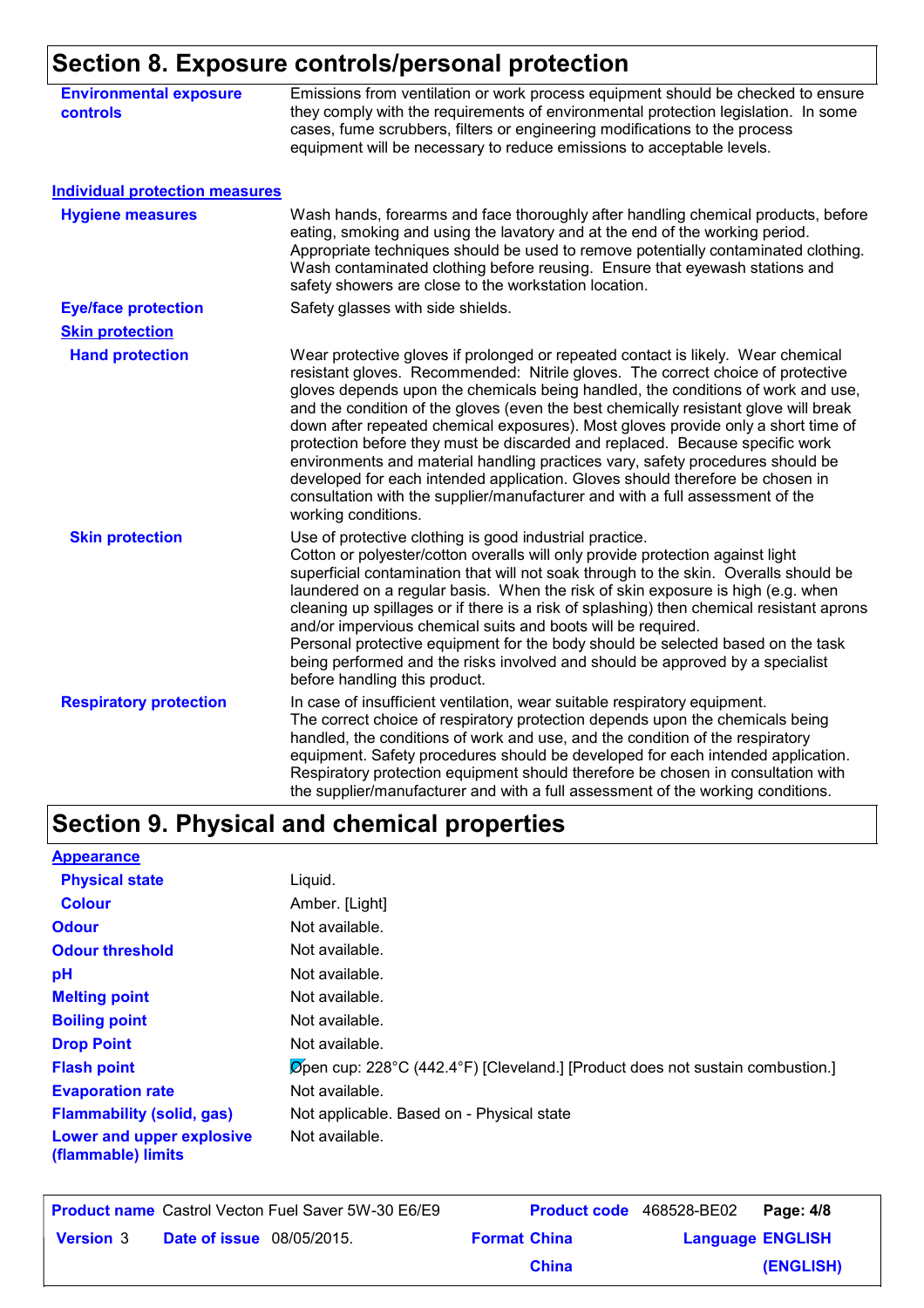# **Section 9. Physical and chemical properties**

| <b>Vapour pressure</b>                            | Not available.                                                                                                                       |
|---------------------------------------------------|--------------------------------------------------------------------------------------------------------------------------------------|
| <b>Vapour density</b>                             | Not available.                                                                                                                       |
| <b>Relative density</b>                           | Not available.                                                                                                                       |
| <b>Density</b>                                    | 854.4 kg/m <sup>3</sup> (0.854 g/cm <sup>3</sup> ) at 15°C                                                                           |
| <b>Solubility</b>                                 | insoluble in water.                                                                                                                  |
| <b>Partition coefficient: n-</b><br>octanol/water | Not available.                                                                                                                       |
| <b>Auto-ignition temperature</b>                  | Not available.                                                                                                                       |
| <b>Decomposition temperature</b>                  | Not available.                                                                                                                       |
| <b>Viscosity</b>                                  | Kinematic: 69.7 mm <sup>2</sup> /s (69.7 cSt) at $40^{\circ}$ C<br>Kinematic: 11.4 mm <sup>2</sup> /s (11.4 cSt) at 100 $^{\circ}$ C |

# **Section 10. Stability and reactivity**

| <b>Reactivity</b>                            | No specific test data available for this product. Refer to Conditions to avoid and<br>Incompatible materials for additional information.                                   |
|----------------------------------------------|----------------------------------------------------------------------------------------------------------------------------------------------------------------------------|
| <b>Chemical stability</b>                    | The product is stable.                                                                                                                                                     |
| <b>Possibility of hazardous</b><br>reactions | Under normal conditions of storage and use, hazardous reactions will not occur.<br>Under normal conditions of storage and use, hazardous polymerisation will not<br>occur. |
| <b>Conditions to avoid</b>                   | Avoid all possible sources of ignition (spark or flame).                                                                                                                   |
| <b>Incompatible materials</b>                | Reactive or incompatible with the following materials: oxidising materials.                                                                                                |
| <b>Hazardous decomposition</b><br>products   | Under normal conditions of storage and use, hazardous decomposition products<br>should not be produced.                                                                    |

# **Section 11. Toxicological information**

### **Information on toxicological effects**

| Information on the likely<br>routes of exposure | Routes of entry anticipated: Dermal, Inhalation.                                                                  |
|-------------------------------------------------|-------------------------------------------------------------------------------------------------------------------|
| <b>Potential acute health effects</b>           |                                                                                                                   |
| <b>Eye contact</b>                              | No known significant effects or critical hazards.                                                                 |
| <b>Inhalation</b>                               | Vapour inhalation under ambient conditions is not normally a problem due to low<br>vapour pressure.               |
| <b>Skin contact</b>                             | Defatting to the skin. May cause skin dryness and irritation.                                                     |
| <b>Ingestion</b>                                | No known significant effects or critical hazards.                                                                 |
|                                                 | Symptoms related to the physical, chemical and toxicological characteristics                                      |
| <b>Eye contact</b>                              | No specific data.                                                                                                 |
| <b>Inhalation</b>                               | No specific data.                                                                                                 |
| <b>Skin contact</b>                             | Adverse symptoms may include the following:<br>irritation<br>dryness<br>cracking                                  |
| <b>Ingestion</b>                                | No specific data.                                                                                                 |
|                                                 | Delayed and immediate effects and also chronic effects from short and long term exposure                          |
| <b>Eye contact</b>                              | Potential risk of transient stinging or redness if accidental eye contact occurs.                                 |
| <b>Inhalation</b>                               | Overexposure to the inhalation of airborne droplets or aerosols may cause irritation<br>of the respiratory tract. |
|                                                 |                                                                                                                   |

|                  |                                  | <b>Product name</b> Castrol Vecton Fuel Saver 5W-30 E6/E9 |                     | Product code 468528-BE02 | Page: 5/8               |
|------------------|----------------------------------|-----------------------------------------------------------|---------------------|--------------------------|-------------------------|
| <b>Version</b> 3 | <b>Date of issue</b> 08/05/2015. |                                                           | <b>Format China</b> |                          | <b>Language ENGLISH</b> |
|                  |                                  |                                                           | <b>China</b>        |                          | (ENGLISH)               |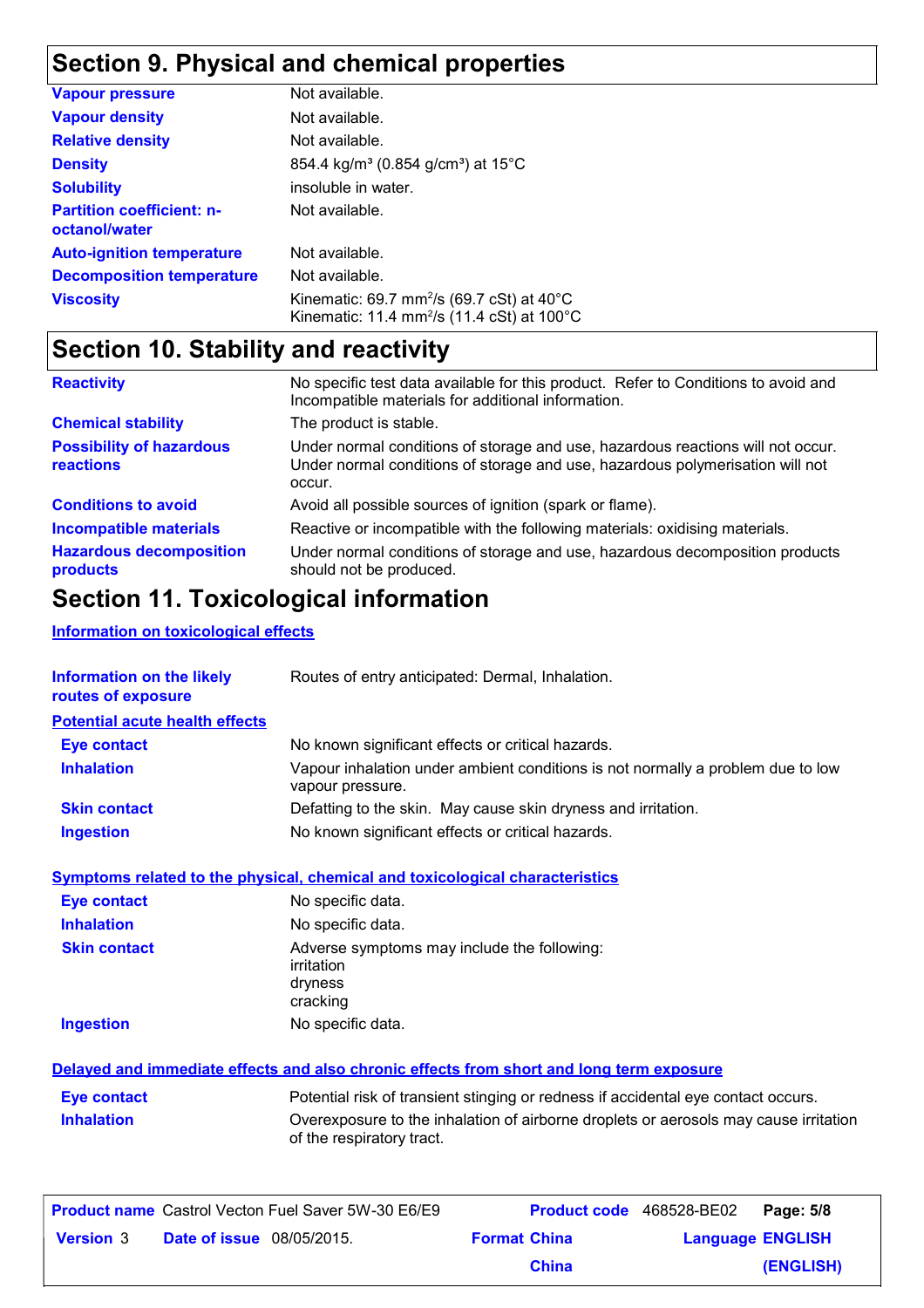| <b>Skin contact</b>                          | Prolonged or repeated contact can defat the skin and lead to irritation, cracking and/<br>or dermatitis.                                                                                                                                                                                                                                                                                                    |
|----------------------------------------------|-------------------------------------------------------------------------------------------------------------------------------------------------------------------------------------------------------------------------------------------------------------------------------------------------------------------------------------------------------------------------------------------------------------|
| <b>Ingestion</b>                             | Ingestion of large quantities may cause nausea and diarrhoea.                                                                                                                                                                                                                                                                                                                                               |
| <b>Short term exposure</b>                   |                                                                                                                                                                                                                                                                                                                                                                                                             |
| <b>Potential immediate</b><br><b>effects</b> | Not available.                                                                                                                                                                                                                                                                                                                                                                                              |
| <b>Potential delayed effects</b>             | Not available.                                                                                                                                                                                                                                                                                                                                                                                              |
| <b>Long term exposure</b>                    |                                                                                                                                                                                                                                                                                                                                                                                                             |
| <b>Potential immediate</b><br><b>effects</b> | Not available.                                                                                                                                                                                                                                                                                                                                                                                              |
| <b>Potential delayed effects</b>             | Not available.                                                                                                                                                                                                                                                                                                                                                                                              |
| <b>Potential chronic health effects</b>      |                                                                                                                                                                                                                                                                                                                                                                                                             |
| <b>General</b>                               | USED ENGINE OILS<br>Combustion products resulting from the operation of internal combustion engines<br>contaminate engine oils during use. Used engine oil may contain hazardous<br>components which have the potential to cause skin cancer. Frequent or prolonged<br>contact with all types and makes of used engine oil must therefore be avoided and a<br>high standard of personal hygiene maintained. |
| <b>Carcinogenicity</b>                       | No known significant effects or critical hazards.                                                                                                                                                                                                                                                                                                                                                           |
| <b>Mutagenicity</b>                          | No known significant effects or critical hazards.                                                                                                                                                                                                                                                                                                                                                           |
| <b>Teratogenicity</b>                        | No known significant effects or critical hazards.                                                                                                                                                                                                                                                                                                                                                           |
| <b>Developmental effects</b>                 | No known significant effects or critical hazards.                                                                                                                                                                                                                                                                                                                                                           |
|                                              |                                                                                                                                                                                                                                                                                                                                                                                                             |

# **Section 12. Ecological information**

```
Toxicity
```
**Environmental effects** Mo known significant effects or critical hazards.

### **Persistence/degradability**

Partially biodegradable.

### **Bioaccumulative potential**

This product is not expected to bioaccumulate through food chains in the environment.

| <b>Mobility in soil</b>                                 |                                                                                                                           |
|---------------------------------------------------------|---------------------------------------------------------------------------------------------------------------------------|
| <b>Soil/water partition</b><br><b>coefficient (Koc)</b> | Not available.                                                                                                            |
| <b>Mobility</b>                                         | Spillages may penetrate the soil causing ground water contamination.                                                      |
| <b>Other adverse effects</b>                            | No known significant effects or critical hazards.                                                                         |
| <b>Other ecological information</b>                     | Spills may form a film on water surfaces causing physical damage to organisms.<br>Oxygen transfer could also be impaired. |

# **Section 13. Disposal considerations**

| <b>Disposal methods</b> | The generation of waste should be avoided or minimised wherever possible.<br>Significant quantities of waste product residues should not be disposed of via the<br>foul sewer but processed in a suitable effluent treatment plant. Dispose of surplus<br>and non-recyclable products via a licensed waste disposal contractor. Disposal of<br>this product, solutions and any by-products should at all times comply with the<br>requirements of environmental protection and waste disposal legislation and any<br>regional local authority requirements. Waste packaging should be recycled.<br>Incineration or landfill should only be considered when recycling is not feasible. This |
|-------------------------|--------------------------------------------------------------------------------------------------------------------------------------------------------------------------------------------------------------------------------------------------------------------------------------------------------------------------------------------------------------------------------------------------------------------------------------------------------------------------------------------------------------------------------------------------------------------------------------------------------------------------------------------------------------------------------------------|
|-------------------------|--------------------------------------------------------------------------------------------------------------------------------------------------------------------------------------------------------------------------------------------------------------------------------------------------------------------------------------------------------------------------------------------------------------------------------------------------------------------------------------------------------------------------------------------------------------------------------------------------------------------------------------------------------------------------------------------|

|                  |                                  | <b>Product name</b> Castrol Vecton Fuel Saver 5W-30 E6/E9 |                     | <b>Product code</b> 468528-BE02   Page: 6/8 |           |
|------------------|----------------------------------|-----------------------------------------------------------|---------------------|---------------------------------------------|-----------|
| <b>Version</b> 3 | <b>Date of issue</b> 08/05/2015. |                                                           | <b>Format China</b> | <b>Language ENGLISH</b>                     |           |
|                  |                                  |                                                           | China               |                                             | (ENGLISH) |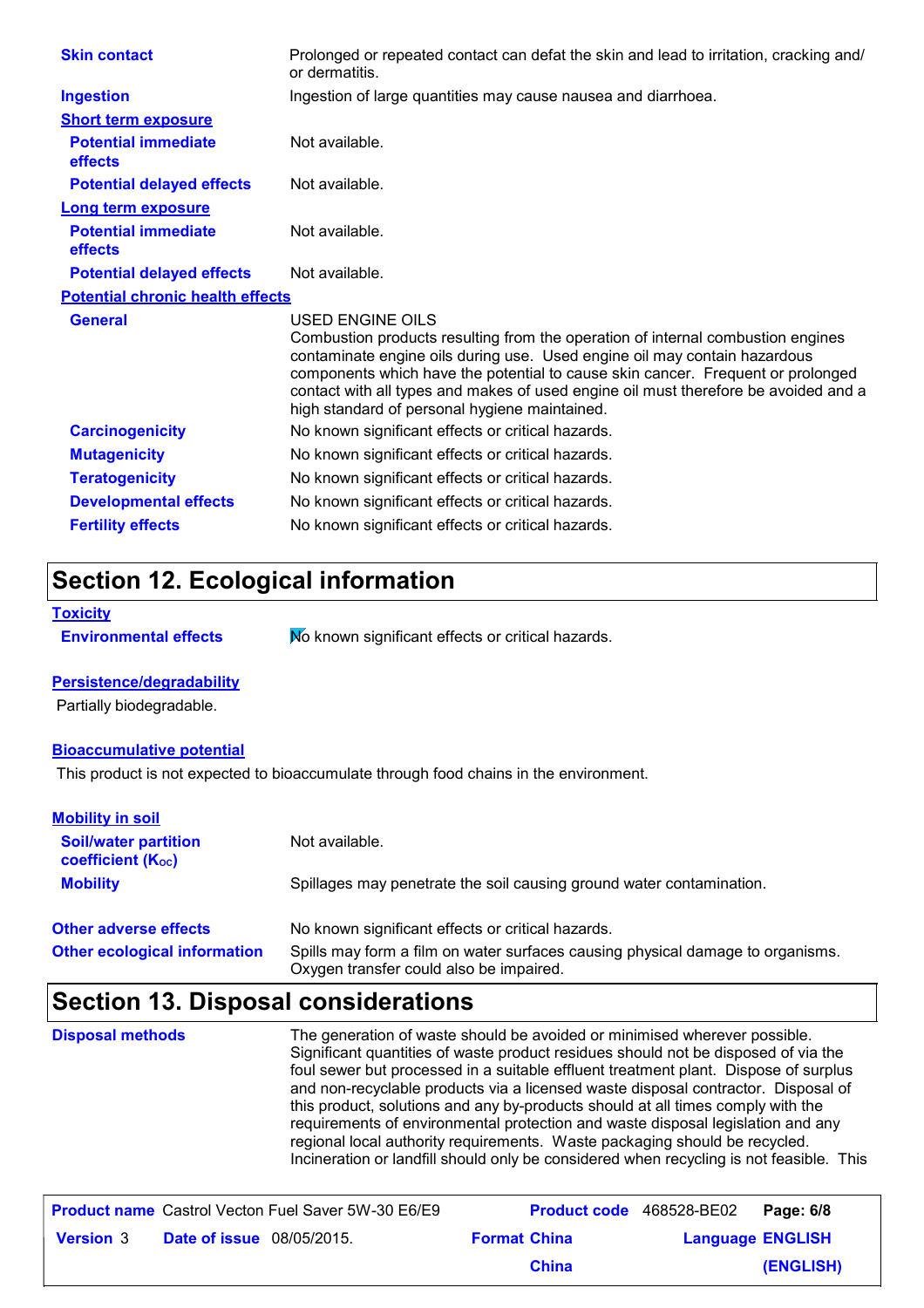# **Section 13. Disposal considerations**

material and its container must be disposed of in a safe way. Empty containers or liners may retain some product residues. Avoid dispersal of spilt material and runoff and contact with soil, waterways, drains and sewers.

# **Section 14. Transport information**

|                                      | <b>China</b>             | <b>IMDG</b>                  | <b>IATA</b>              |
|--------------------------------------|--------------------------|------------------------------|--------------------------|
| <b>UN number</b>                     | Not regulated.           | Not regulated.               | Not regulated.           |
| <b>UN proper</b><br>shipping name    | $\overline{\phantom{a}}$ | $\qquad \qquad \blacksquare$ | $\qquad \qquad$          |
| <b>Transport hazard</b><br>class(es) | $\blacksquare$           | -                            | $\overline{\phantom{a}}$ |
| <b>Packing group</b>                 | $\blacksquare$           | $\overline{\phantom{a}}$     | $\overline{\phantom{a}}$ |
| <b>Environmental</b><br>hazards      | No.                      | No.                          | No.                      |
| <b>Additional</b><br>information     | $\overline{\phantom{a}}$ | -                            | $\qquad \qquad$          |

| <b>Special precautions for user</b>                    | Not available.                                                           |
|--------------------------------------------------------|--------------------------------------------------------------------------|
| <b>Packaging</b>                                       | Not applicable.                                                          |
| <b>Matters needing attention for</b><br>transportation | Ensure that any additional local government transport conditions are met |
|                                                        |                                                                          |

# **Section 15. Regulatory information**

| <b>Safety, health and</b><br>environmental regulations | No known specific national and/or regional regulations applicable to this product<br>(including its ingredients).              |
|--------------------------------------------------------|--------------------------------------------------------------------------------------------------------------------------------|
| specific for the product                               |                                                                                                                                |
| <b>Regulation according to other foreign laws</b>      |                                                                                                                                |
| <b>REACH Status</b>                                    | The company, as identified in Section 1, sells this product in the EU in compliance with the<br>current requirements of REACH. |
| <b>Australia inventory (AICS)</b>                      | At least one component is not listed.                                                                                          |
| <b>Canada inventory</b>                                | All components are listed or exempted.                                                                                         |
| <b>China inventory (IECSC)</b>                         | At least one component is not listed.                                                                                          |
| <b>Japan inventory (ENCS)</b>                          | All components are listed or exempted.                                                                                         |
| <b>Korea inventory (KECI)</b>                          | All components are listed or exempted.                                                                                         |
| <b>Philippines inventory</b><br>(PICCS)                | At least one component is not listed.                                                                                          |
| <b>Taiwan inventory (CSNN)</b>                         | All components are listed or exempted.                                                                                         |
| <b>United States inventory</b><br>(TSCA 8b)            | All components are listed or exempted.                                                                                         |